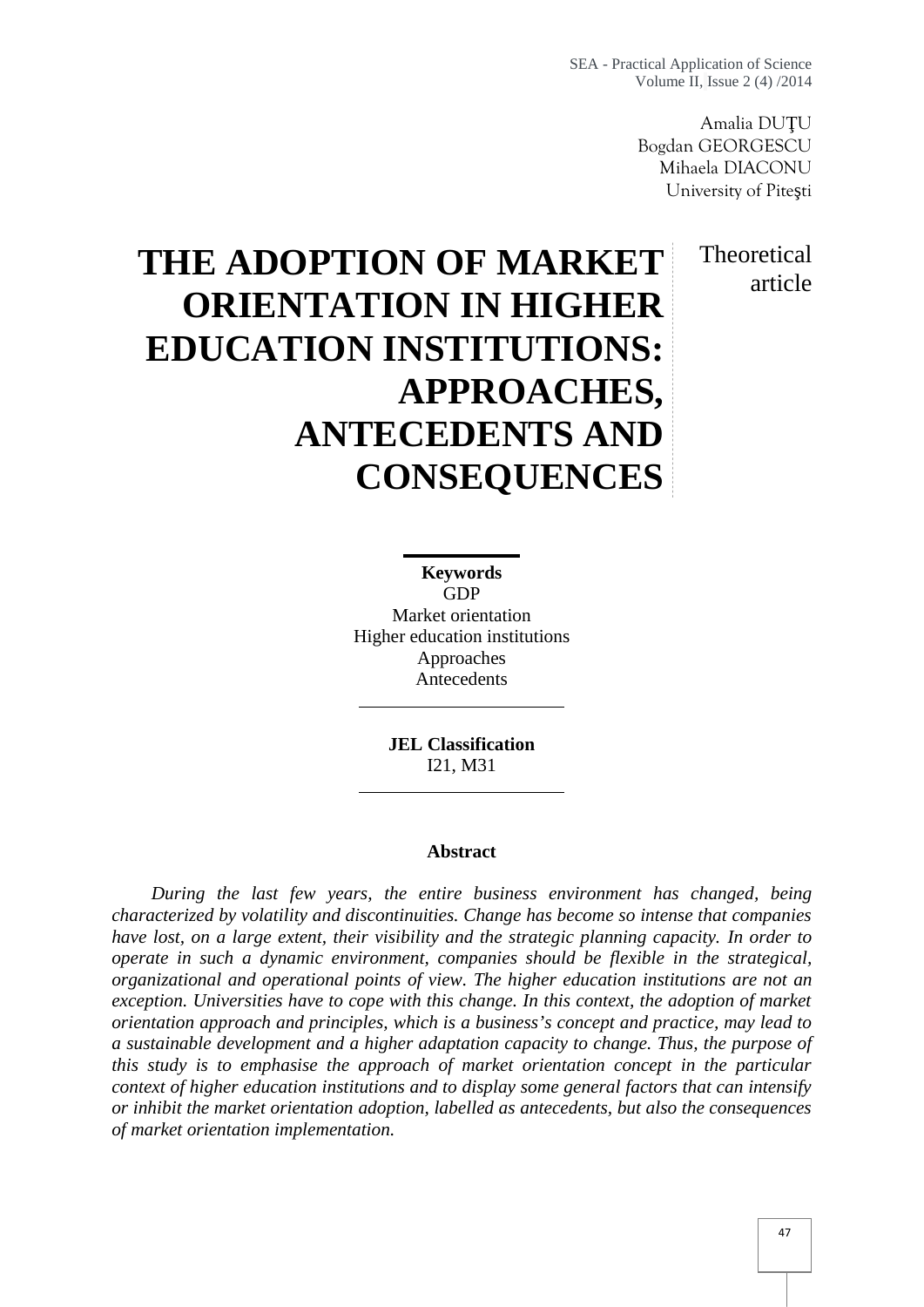#### **1. INTRODUCTION**

Nowadays we are living in a transition period towards a new era characterized by radical changes, global competition, fast flow of information and instant communication. Thus, the complexity of business environment has increased rapidly under the acceleration of the globalization process. The change has become so intense that the need of new business models is obvious. These new models will be characterized by innovation and will be derived by a market with fast evolving preferences and behaviours. The highlighted shifts affect all the aspects of today's life, all national markets, all industries, the profit, but also non-profit sectors. In order to operate in such a dynamic environment, companies and non profit organizations should be flexible in terms of strategical, organizational and operational point of view. The higher education institutions are not an exception and the universities have to cope with this change. According to Pavi i et. al. (2009), the mission of education, generally speaking, is the satisfying of the expected further societal needs in order to ensure social development, instead of meeting all existing students' needs. In line with this mission, the universities should make a balance in the attempt of satisfying the short term needs of different stakeholders groups with the long term development of the society. In this context, the adaptation of market orientation approach developed for private sector by the higher education institutions may lead to a link and to the *orientation* integration of all these needs, sometimes contradictories.

Market orientation, which has its origins in the modern concept of marketing, was one of the most exciting and interesting research fields over the past 20 years. In 1950, General Electric reorganized its activities through a new vision and a new role regarding marketing, thus marketing became the core function coordinating product development, product

design and production based on market information. The first who used the concept of marketing denomination was McKitterick in 1957. In the same year, Felton defined the concept of marketing as a corporative engagement and as the integration of all marketing functions and their attunement with other functions of the organization. In 1972, McNamara placed the client in a central position, defining the concept of marketing as a managerial philosophy, based on the client orientation, and emphasized the role of marketing in the dissemination process of market information across the organizational departments in order to reach inter-functional coordination. Thus, with the beginning of 1950, the concept of marketing was acclimated, criticized, discussed and rehabilitated under a new denomination: market orientation. The present market orientation literature is based on the research work of Narver and Slater (1990), Kohli and Jarworski (1990), that has come to impose a new perspective regarding marketing concept and of the formation during the last 25 year of a specialized body of literature that has developed around of this new perspective. Given the effects of the adoption of market orientation, which have been empirically demonstrated in various contexts different types of companies, different industries, both in developed economies and developing economies, we established the research question for this study.

*How can the principle of market be adopted by higher education institutions?*

*How can the models of market orientation be implemented in the particular context of higher education?*

*What factors can inhibit or stimulate the process of market orientation adoption?*

**2. Market orientations – approaches and models**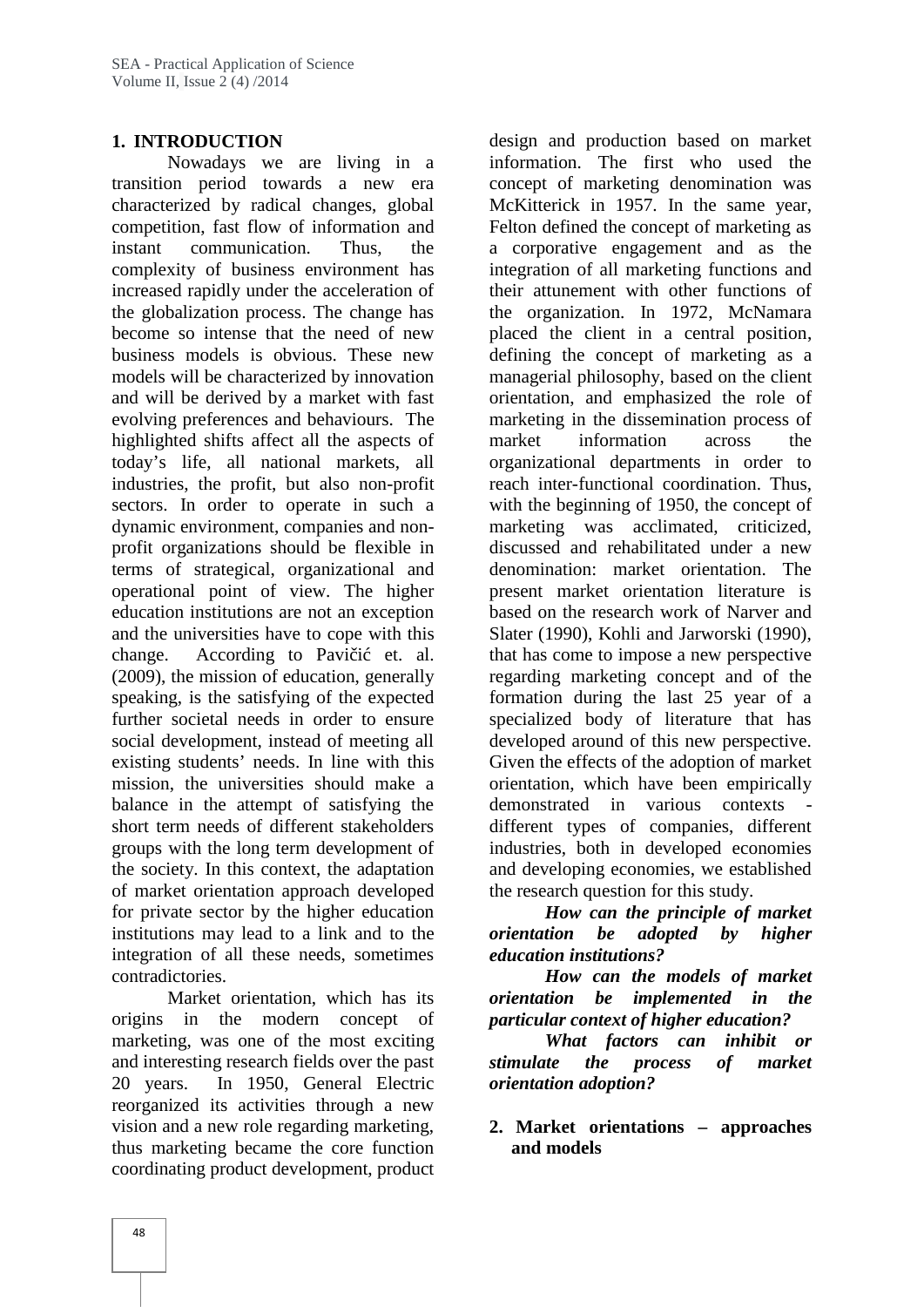In 1988, it has been highlighted in an article published in Harvard Business Review by Shapiro, a first practitioner's question related to market orientation: "To what the Hell Is Market orientated?". In his article, Shapiro shows how the President of the Controller Wolverine Company analyzes the need to become market oriented in a meeting with top management: "The situation can't get much more serious....As you all know, over the past couple of years everything has gone to hell in a hand basket. We're in deep trouble, with both domestic and foreign competition pre-empting us at every turn. The only way to get out of this mess is for us to become customer driven or market orientated. I'm not even sure what that means, but I'm damn sure that we want to be there. I don't even know whether there is a difference between being market driven and customer orientated or customer driven and market orientated or whatever.

Still, the conceptual nature of market orientation was defined in 1990 in two articles that were published in the Journal of Marketing, representing the first major works that came to offer a series of answers to the President of the Controller Wolverine Company. These works presented the results of the researches conducted by two separate teams: Narver and Slater, Kohli and Jarowski. In one of these works, the concept of market orientation is used as the implement of marketing concept within the organization.

During the last 25 years several perspectives of approaching market orientation were introduced by different researches: culture perspective (Narver and Slater, 1990), behavioural perspective (Kohli and Jarworski, 1990), strategic perspective (Rueckert, 1992), client orientated perspective (Deshpandé et. al., 1993, Day, 1994), strategic actions perspective (Lado, Olivares, and Riviea, 1998). Thus, the great number of different definitions of market orientation has resulted from the several perspectives of

approach proposed in the specialized literature:

*Market orientation is a business philosophy whose final purpose is to create the superior value for the client* (Narver and Slater, 1990).

*We use the term market orientation to illustrate the implementation of the concept of marketing within the organization (*Kohli and Jaworski, 1990).

*Market orientation within a business unit is the degree at which the business unit gets and uses information about the clients, develops a strategy leading to the clients' needs and implements the strategy having thus, the capacity of responding to the clients' needs and desires (*Ruekert, 1992*).*

*Market orientation refers to gathering information about the clients' present and future needs, the dissemination of this information within the organization and the response of the organization according to this information* (Kohli, Jaworski and Kumar, 1993).

*Market orientation represents the superior abilities for understanding and satisfying the clients* (Day, 1994*).*

*Market orientation is a strategy leading to obtaining the durable competitive advantage* (Rivera, 1995).

The various perspectives of approaching mentioned above underline the complex nature of market orientation phenomenon that is seen at the same time as: a business philosophy, an organizational culture, an organizational behaviour, a source of competitive advantage, a competitive strategy, a set of managerial practices, a resource or a capability.

No matter the particular exploration of the concept would be, all approaches have started from the same premise – market orientation connects the organization to its operational environment, through gathering market information and disseminating this information inside the organization, along with the functional departments, having as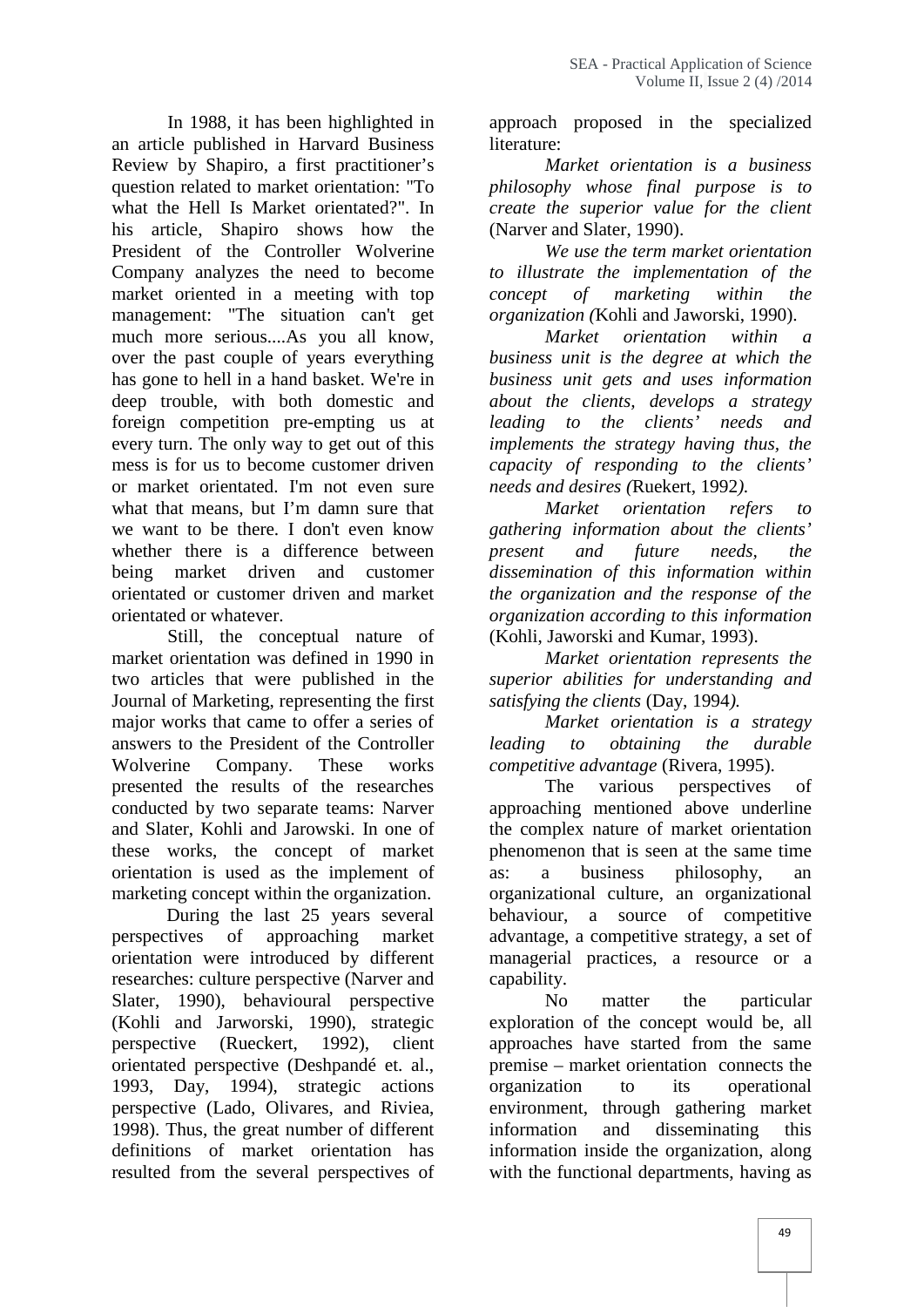final purpose the superior value creation for the customers, and thus, improving the organizational performance.

According to Pavi i et. al.  $(2009)$ in non-profit sector, the concept of market orientation implies the responsibility and the focus of the whole organization and its<br>management of relations with management of relations with customers/users and other relevant stakeholders, including forces shaping their behaviour, taking into account that the main goal of a non-profit organization/institution is to define and serve needs, wishes and interests of its customers/users, as well as to protect and enhance the welfare and long-term goals of society as a whole. Padanyi and Gainer (2004) highlighted that non-profit organization can adopt different degrees of market orientation in the approach of each stakeholders group. Thus, a new organizational model of university should rise and in the new framework the university should listen, understand and be responsive to various needs and expectations regarding the mission of education, where the most important focus is to connect the stakeholders with the university, each category representing a clients' group.

From our point of view, the approach of market orientation in the particular context of higher education institutions should be seen as a managerial philosophy whose implementation leads to the creation of an organizational "outside towards inside" oriented culture which has as a result the connection of all functional departments to the needs and expectations of different stakeholders groups and their alignment to the same common goal - the long-term value creation and sustainable development of the society. This orientation represents a new manner of seeing the role and mission of higher institution, which helps the institution to provide quick response to changes, and leads to the flexibility of organizational structure and processes increasing the

institution's capacity of learning the basic on external information. Anyway, the approach of market orientation in higher education institution should take into account the particularities of the context:

The particular mission of higher education and the particular role that higher education institutions play in the new type of economy -knowledge economy.

2. The multiple stakeholders of the higher education institutions and the multiple needs that should be balanced with the purpose of long-term development of the overall society.

3. The particular nature of seeing the client of these institutions.

4. The complex relations' system that these institutions should develop and manage in order to assume their mission.

The particular context of regulations which delineate the functioning of such institutions.

The complex organizational structures and lack of resources.

### *Models of market orientation*

During the time, two perspectives about market orientation have imposed themselves both in the academic environment and in the practical activity of the companies: (1.) the cultural perspective (Narver and Slater, 1990) and (2.) perspective (Kohil and Jarwoski, 1990).

Approaching market orientation from a cultural point of view, Narver and Slater (1990) identified three components of the concept: client orientation, competition orientation and inter-functional coordination. Client orientation is considered the basic component of the market orientation. The two researchers state that when consumers' needs are identified and understood, the superior value can be built, communicated and delivered. According to the second component, the organization must identify which are the strengths and weaknesses of the main competitors, the goals they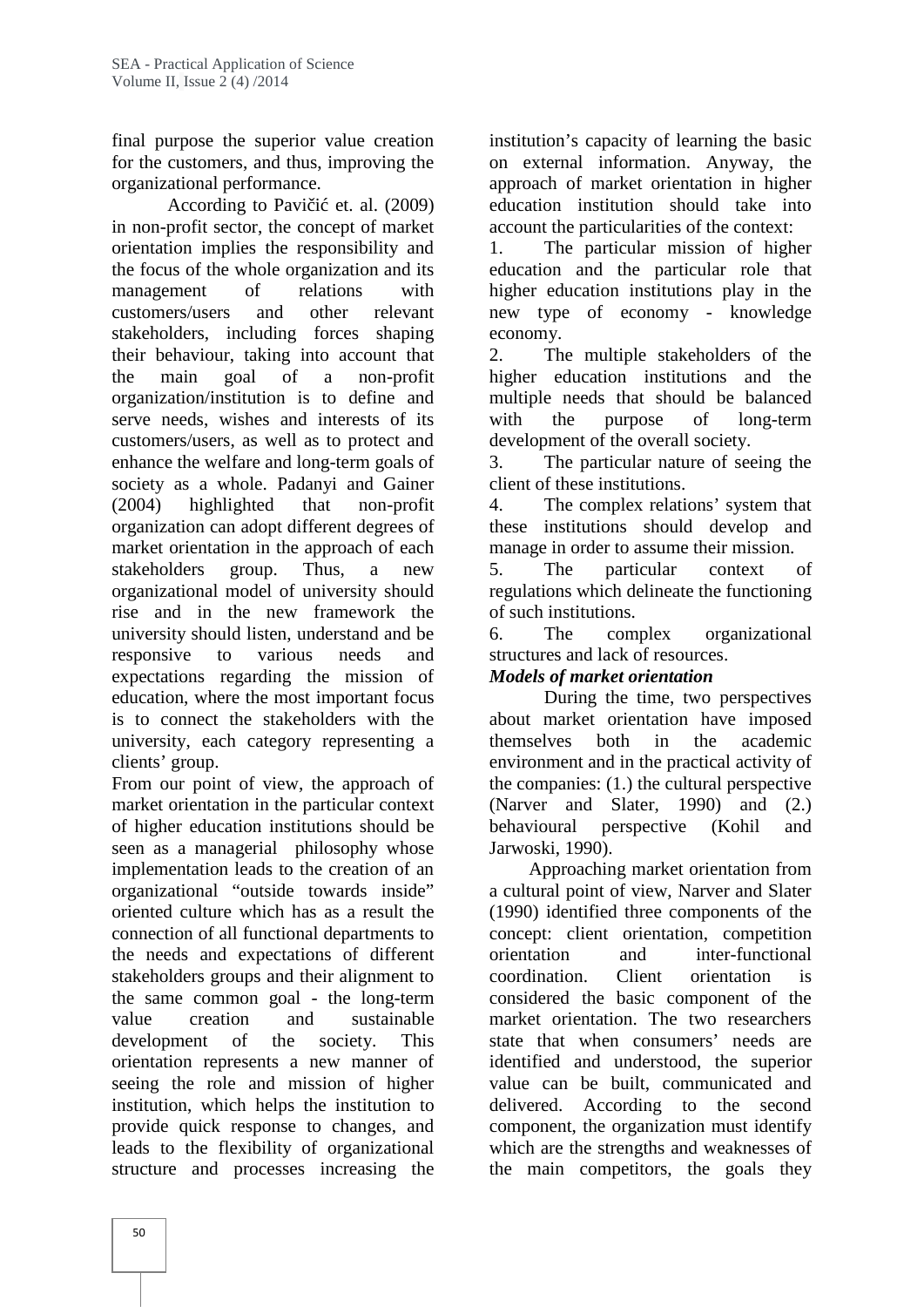pursue and what strategies they adopted in order to reach them. The third component refers to the coordination of resources of the organization in order to create superior customer value. Approaching the concept from a behavioural point of view, Kholi and Jawroski (1990) identified, in their turn, three components of the market orientation:

- gathering information about the consumers' needs, desires and demands and about other components of the environment in which the organization operates;
- disseminating the information gathered to all functional departments within the organization;
- the response of the organization based on the information gathered.

At a more detailed analysis one can notice that the two models are complementary rather than alternatively. Thus, our analysis is based on the integration of these models.

According to these models, private companies are focusing on two distinctive stakeholders groups: customers and information<br>competition In the case of higher curriculum, competition. In the case of higher education institutions, the focus should be broader. In the specialized literature there were outlined important views regarding the stakeholders groups. For instance, Amaral and Magalhães (2002) defined the higher education stakeholders as collective or singular entities with a legitimate interest in the higher education sector and thus holding a right to participation. These singular or collective entities can be summarised as it follows: students, employers, graduates, government entities, local communities, secondary and high underline schools, students' families, research and development actors, competitors, donors, diverse partners, management of the institution, members of staff (teaching, research and administrative staff).

The core group is represented by the students, considered the central clients of the institution. Moreover, the student can

be seen as the input, but also as the output of the higher institution education system. In this view, this output will constitute the input into the labour market. Thus, the student can be seen as input, but also as the output of the higher institution education system. Thus, the higher education institution should be connected to a second important stakeholder group represented by the employers, as the main beneficiary of the university performance in terms of delivering the competence and skills needed in private organizations. On the other hand, according to Duke (2001), employers may contribute to the costs associated with the university functioning through raising the training standards of their staff as well as commissioning research on the specific problems of the private companies. Consequently, the relation with the employers group implies multiple directions of collaboration, meaning external information collection regarding the skills and the competences needed in private companies, but also regarding the research and the development interests. These pieces of information should be integrated in the but also the proactive participation of the private companies in the educational activities and in the research activities/projects is needed in order to develop such a relation. The on the higher education institution in the market orientation model can be seen as the competences (social capital) and research-development results transfer towards private companies and overall society. Thus, it appears more and more necessary to create a code of best practices to harmonize the elements that the relationship between academic and business environment to take into account the specific needs and the legislative framework that govern the modern university relationship with all these categories of stakeholders. In this sense, market orientation can ensure the link between students, teaching and research staff, employers and government.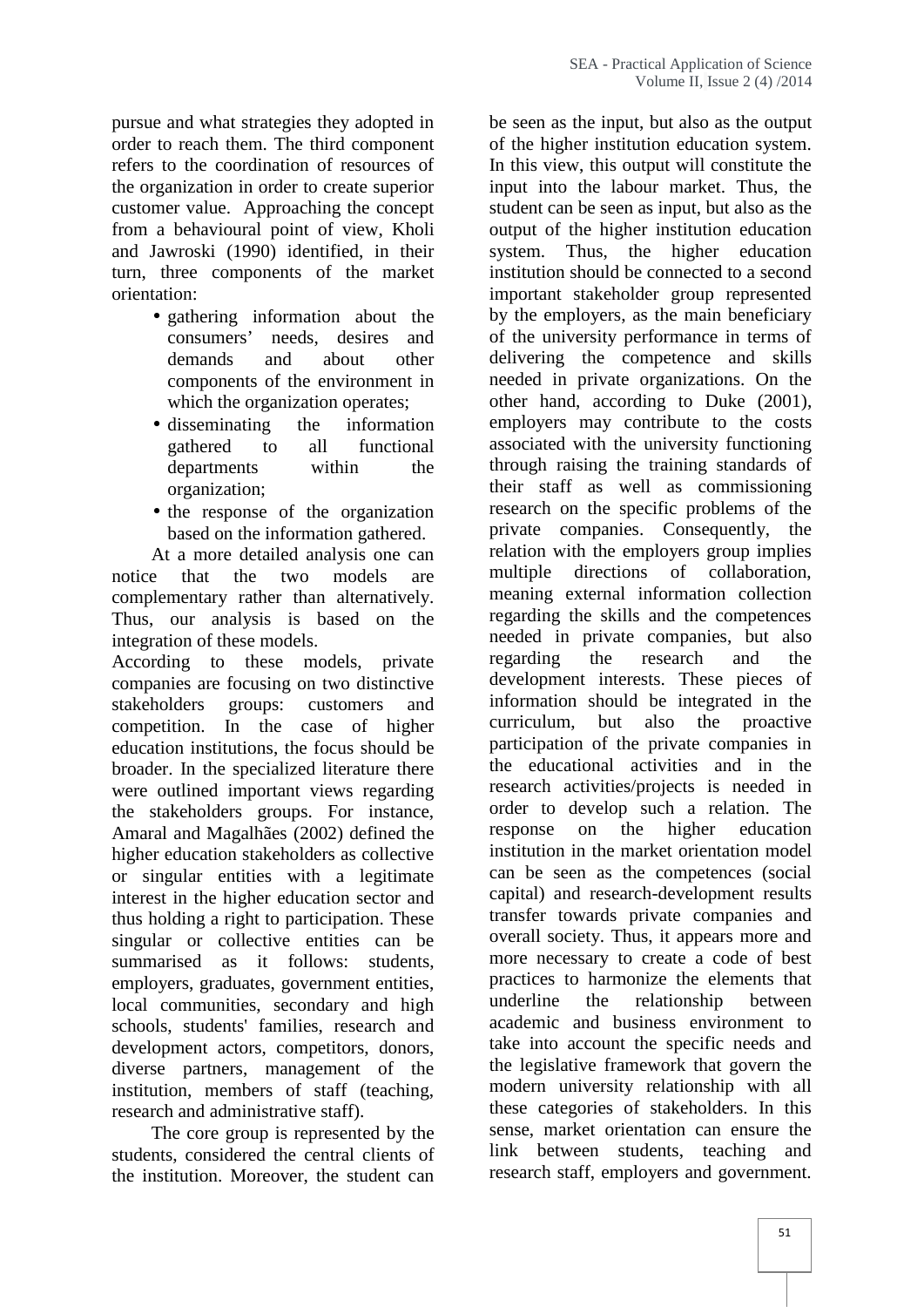In this link, the Government should interfere through stimulating regulations in order to sustain such collaboration and partnership. The precisely implementation of the legislative support mentioned above would contribute substantially to increasing the practical specialist training as it requires the active involvement of the economic agent by the accountability of a person in the position of tutor whose role is to agree with the supervising teacher with the specific activities of the organization, to practice basic that will contribute to the development of the competences specific to a program of study covered by the student and the field in which the organization operates (Diaconu and Pandelica, 2012).

Taking into consideration the underlined particularities of the higher education institutions, the adoption of market orientation approach represents, in our point of view, the implementation of a mix of various components, practices, methods, instruments and competences in higher education institution in order to gather information regarding different stakeholders groups current and future needs and interests, to ensure the flow of this information across functional areas within educational institutions, to analyze and take joint decisions (integrating the information gathered in the decision making process), and to disseminate the outputs of the entire process represented by the response of higher education institution.

The first component in our view is represented by gathering external information through adopting various methods and tools for external consultation of the different stakeholders groups providing the inputs in the educational system.

The second component is represented by the information flow – disseminating external information in the internal environment of higher education institution, using internal inter-functional

channels which ensure the flow of this information across functional areas, and, thus, integrating the results of consultation in the decisions-making process with the broad participation (joint decisions - value co-creation).

The third component is the response of higher education institution – delivering skills and competences in accordance with employers' needs, social capital development, knowledge and research-development results transfer towards business environment and overall society.

In this approach, higher education institutions will adopt a more proactive behaviour, having a higher capacity to respond in a changing environment and to improve their performance.

## 3. **The antecedents of market orientation in higher education**

In order to develop the market orientation approach, the higher education institution should focus on the antecedents of market orientation, representing factors categorized as enhancers or inhibitors into the process. Thus, the degree of market orientation depends on the presence or absence of some internal factors of the company, factors that have been labelled by specialized literature as antecedents of market orientation. Many researchers have empirically identified and tested many categories of factors that can intensify or inhibit the development of market orientation within private companies as follows:

- 1. Top management emphasis
- 2. Risk aversion
	- Interdepartmental connection
		- The degree of commitment of the employees
		- **Team spirit**
		- **Interdepartmental teams**
- 3. Interdepartmental conflicts
- 4. Organizational systems
	- **Formalization**
	- **Centralization**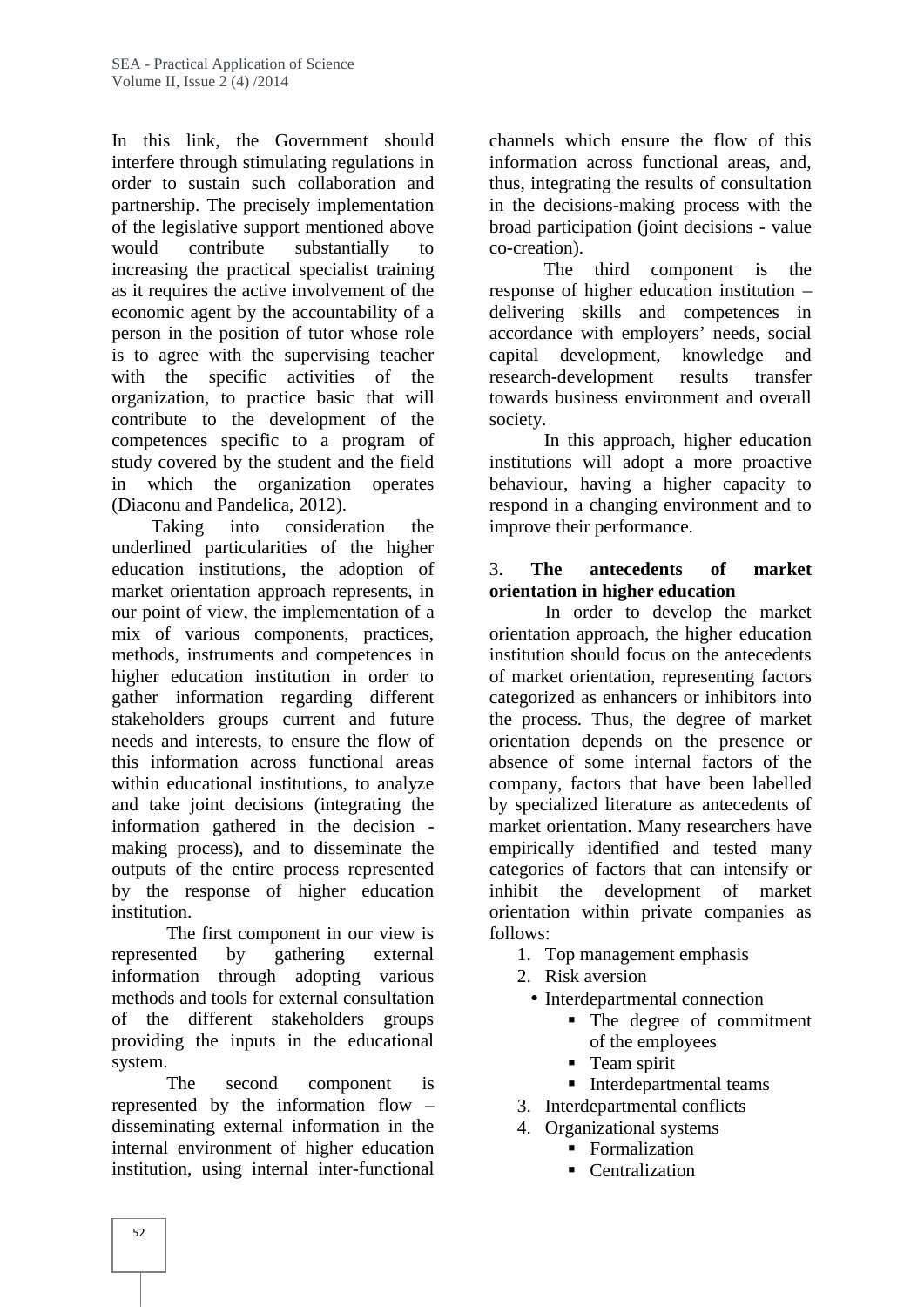- Payment systems orientation
- Market-oriented training

In the particular case of higher education institutions, the most important antecedents of market orientation should be represented by: management mindset and emphasis, managerial competences and skills, employees' commitment degree and team spirit, connection between institution functions and units, internal conflicts and the degree of formalization.

Certainly, in higher education institution the management mindset and emphasis is an important factor that intensifies or inhibits the adoption of market orientation approach. Also, the managerial competences and skills will directly impact on the development of a market oriented culture and behaviour of higher education institution.

On the other hand, the employees' commitment degree and team spirit (crossfunctional working) are intensifying the interdepartmental / interfunctional connection and thus, they will impact directly on the market orientation approach.

The connection between departments/functions/faculties, the extension of formal and informal contacts between employees of various units, intensify the market orientation as they lead to a better transmission of external information and to a diffusion of knowledge and best practices within the organization.

Interdepartmental / interfunctional conflicts as a result of pursuing different goals, inhibit the capacity of response of the higher education institution, diminishing, thus, the market orientation approach.

Last, but not least, a higher degree of formalization that involves excessive roles, procedures and authority through rules reduces dissemination and usage of external information and therefore, the market orientation approach. Thus, the decision-making process becomes difficult and the capacity of response is diminished on a greater extent.

## **4. CONCLUSIONS**

The purpose of the present study was to analyze the approach of market orientation concept in the particular context of higher education institutions and to display some general factors that intensify or inhibit the market orientation adoption, labelled as antecedents, but also the consequences of market orientation implementation.

Starting with the two relevant models of market orientation (Narver and Slater, 1990; Kohli, Jaworski and Kumar, 1993) we propose a particular approach of the market orientation concept for higher education institution. In our view, in this particular case, the higher institution should have a broader focus than private companies which are connected with two distinctive categories of stakeholders: customers and competition. Thus, the higher education institution should be orientated towards multiple stakeholders groups' needs and interests, to make a balance between these needs in order to accomplish its mission. In our approach, market orientation may lead to such an orientation. Moreover, the adoption of market orientation in higher education institution will be intensified or inhibited by some internal factors. We identified these factors such as: management mindset and emphasis, managerial competences and skills, employees' commitment degree and team spirit, connection between institution functions and units, internal conflicts and the degree of formalization.

The present study is a conceptual one and further empirical investigations are needed in order to demonstrate the approach and the relations that we identified starting from the market orientation literature. Still, the paper brings its contributions in understanding the market orientation concept implementation in the particular context of higher education institution.